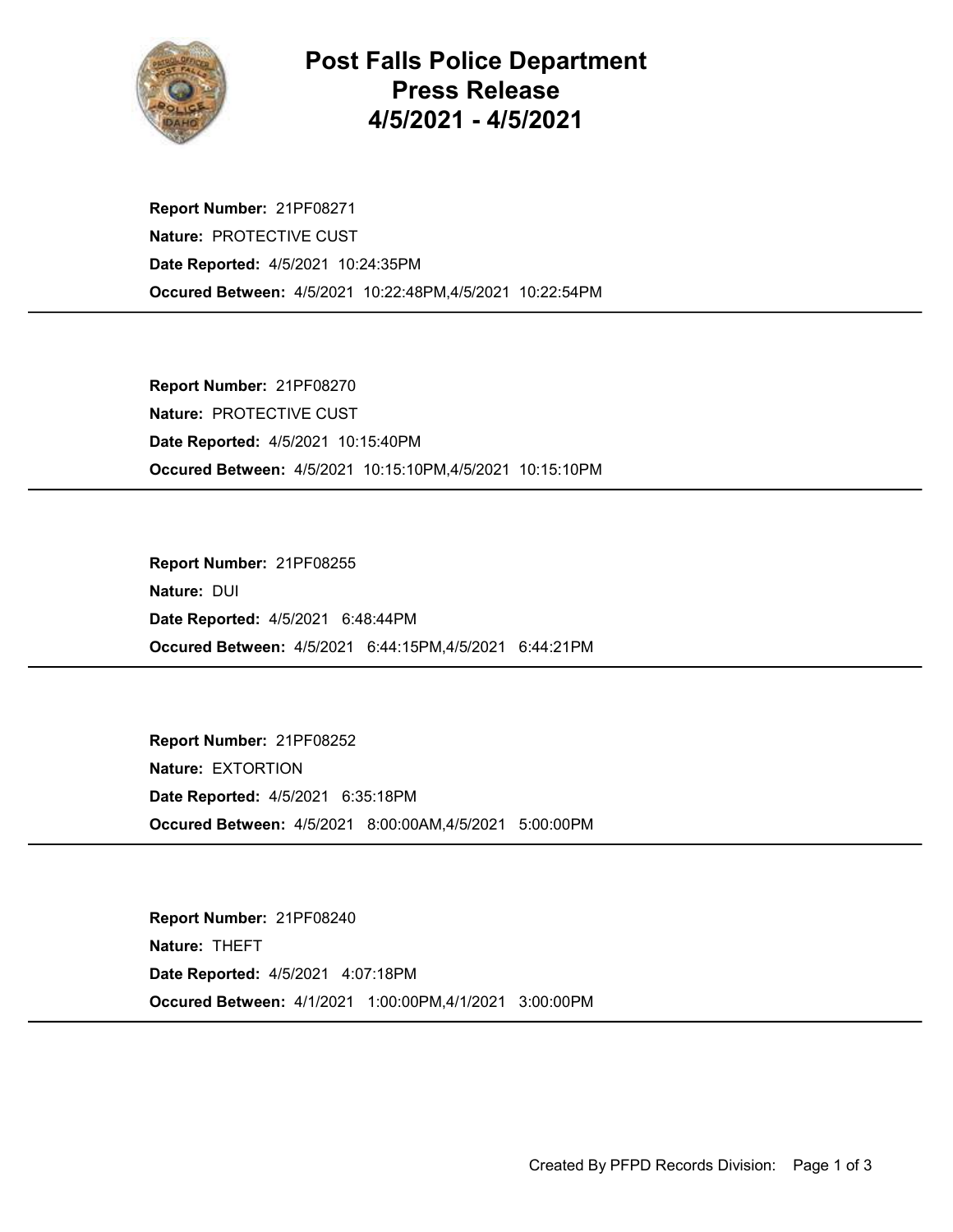Occured Between: 4/5/2021 3:03:38PM,4/5/2021 3:03:38PM Report Number: 21PF08232 Nature: ACCIDENT PD Date Reported: 4/5/2021 3:06:49PM

Occured Between: 2/14/2021 8:00:00AM,3/14/2021 5:00:00PM Report Number: 21PF08227 Nature: FRAUD Date Reported: 4/5/2021 1:54:49PM

Occured Between: 4/5/2021 1:30:45PM,4/5/2021 1:30:45PM Report Number: 21PF08225 Nature: PORNOGRAPHY Date Reported: 4/5/2021 1:33:09PM

Occured Between: 4/4/2021 6:00:00PM,4/5/2021 9:30:00AM Report Number: 21PF08199 Nature: MAL INJURY Date Reported: 4/5/2021 9:46:32AM

Occured Between: 4/2/2021 5:00:00PM,4/5/2021 8:00:00AM Report Number: 21PF08193 Nature: ARSON Date Reported: 4/5/2021 8:11:00AM

Occured Between: 4/5/2021 7:39:22AM,4/5/2021 7:39:22AM Report Number: 21PF08191 Nature: TOBACCO PROBLEM Date Reported: 4/5/2021 7:40:19AM